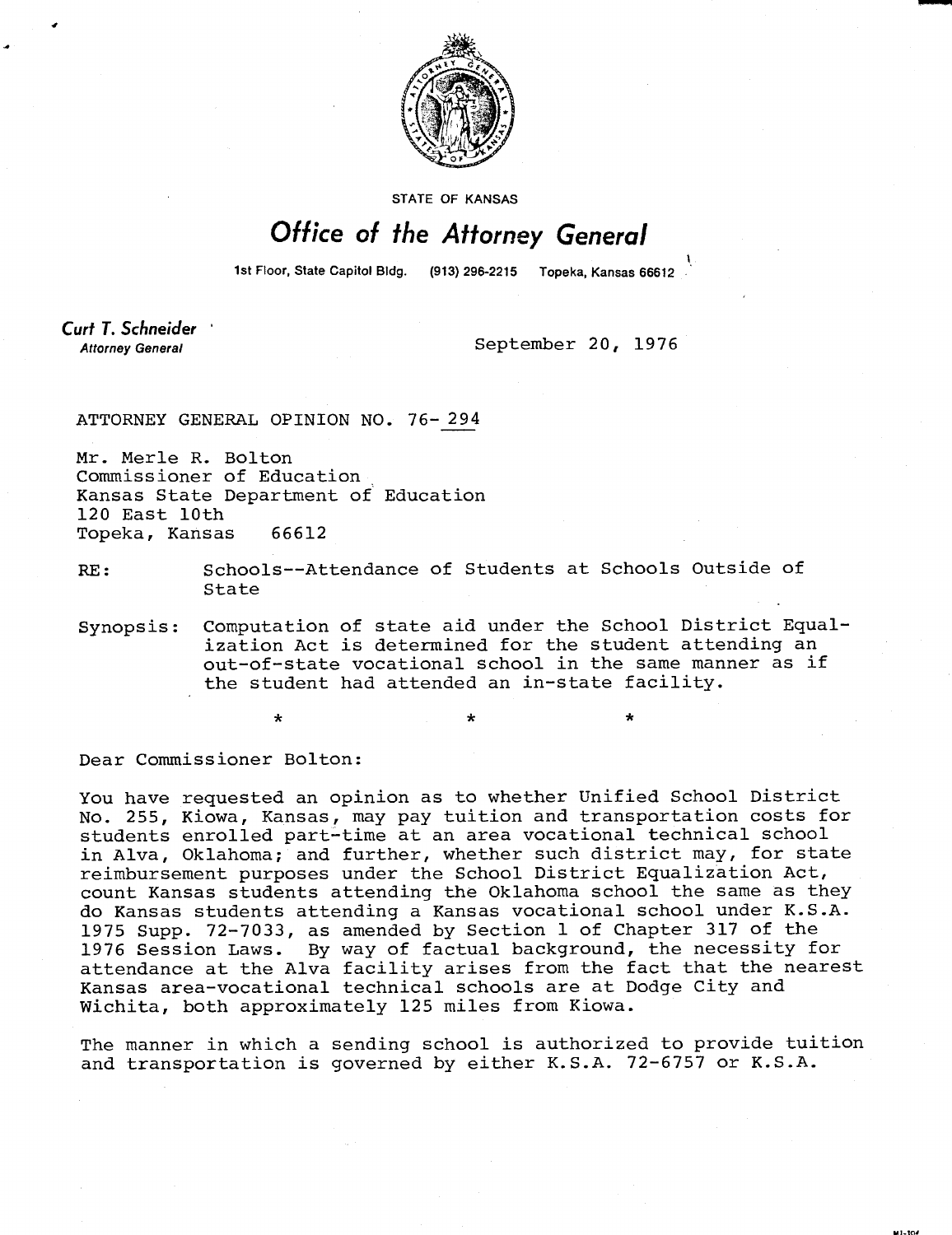Mr. Merle R. Bolton Page Two September 20, 1976

72-7201 et seq. K.S.A. 72-6757 provides in pertinent part:

. . A board may contract with a school district located in another state for the payment of tuition for students from this state attending schools in another state, or for students from another state attending schools in this state. The board of the sending school shall provide for the transportation of such students in a manner provided by law."

K.S.A. 72-7202 requires an application be made to the State Board of Education setting forth the reason that out-of-state attendance is required. It should be noted that markedly reduced travel time is a permissible statutory justification. K.S.A. 72-7204 establishes the limitations on tuition to be paid by the sending district. K.S.A. 72-7206 deals with the question of state aid reimbursement by providing:

> "Students authorized to attend school out of state by this act and K.S.A. 72-6757, after July 1, 1968, shall be counted as attending school in the district of their residence when computing the state shared guarantee and for the calculation for the county school foundation fund distribution and in determining the amount of state aid."

Thus, the provisions of K.S.A. 72-7201 et seq. clearly delegate authority to the board of education of a school district located in this state to pay tuition and provide transportation for students attending school in a district located out-of-state. The authority for a Kansas school district to utilize K.S.A. 72-7201 et seq. is contingent upon a determination by the Kansas State Board of Education that Oklahoma has enacted legislation with similar provisions. Specifically, K.S.A. 72-7206 provides:

> ". . . The state board shall approve no application for attendance of a student in a receiving district of any state, unless such state has in force an act which the state board deems to be similar to the provisions of this act."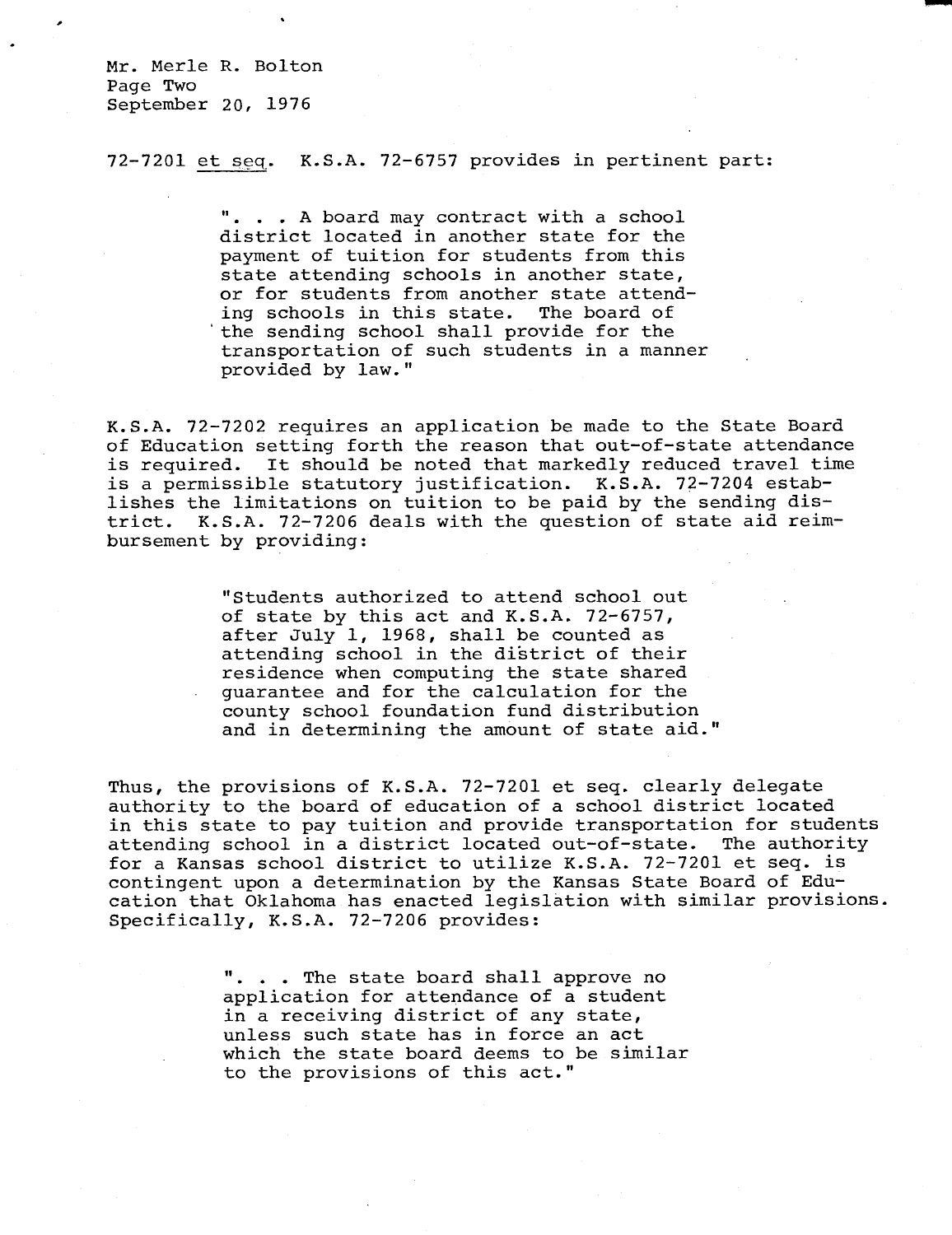Mr. Merle R. Bolton Page Three September 20, 1976

My research has concluded that Oklahoma has no current enactment which meets this similarity requirement. However, this same statute goes on to provide:

> ...The provisions of this act shall be deemed alternative to the provisions of K.S.A. 72-6757 and no procedure or authorization under this act shall be limited by the provisions of K.S.A. 72- 6757."

Thus, while the procedural requirements of K.S.A. 72-7201, et seq. are inapplicable here, since the Oklahoma legislature has, to date, failed to enact similar legislation, K.S.A. 72-6757 provides a complete alternative to K.S.A. 72-7201, et seq.

The major thrust to your question concerns not so much whether the student may attend an out-of-state area vocational technical school, since K.S.A. 72-6757 clearly authorizes such attendance, but what affect such attendance has upon the sending districts eligibility for state aid under the School District Equalization Act, K.S.A. 1975 Supp. 72-7030, et seq. and other related acts. Under this legislation, the term pupil, as defined by K.S.A. 1975 Supp. 72-7033, as amended by Chapter 317 of the 1976 Session Laws, means:

> "...any person who is regularly enrolled in any of the grades kindergarten through twelve (12) of a district. Any pupil who is not regularly enrolled full time shall be counted as that proportion of one pupil (to the nearest one-tenth) that his or her regular enrollment bears to fulltime regular enrollment. A pupil enrolled in kindergarten shall be counted as onehalf (1/2) pupil. Any pupil enrolled in and attending any area vocational school, area vocational technical school or approved vocational education program shall be counted as one pupil if such pupil's vocational education enrollment and attendance is for one (1) hour in each school day and such pupil is regularly enrolled in and attending any of grades nine (9) to twelve (12) at least two-thirds (2/3) time or if such pupil's vocational education enrollment and attendance is for two (2) or three (3) hours in each school day and such pupil is regularly enrolled in